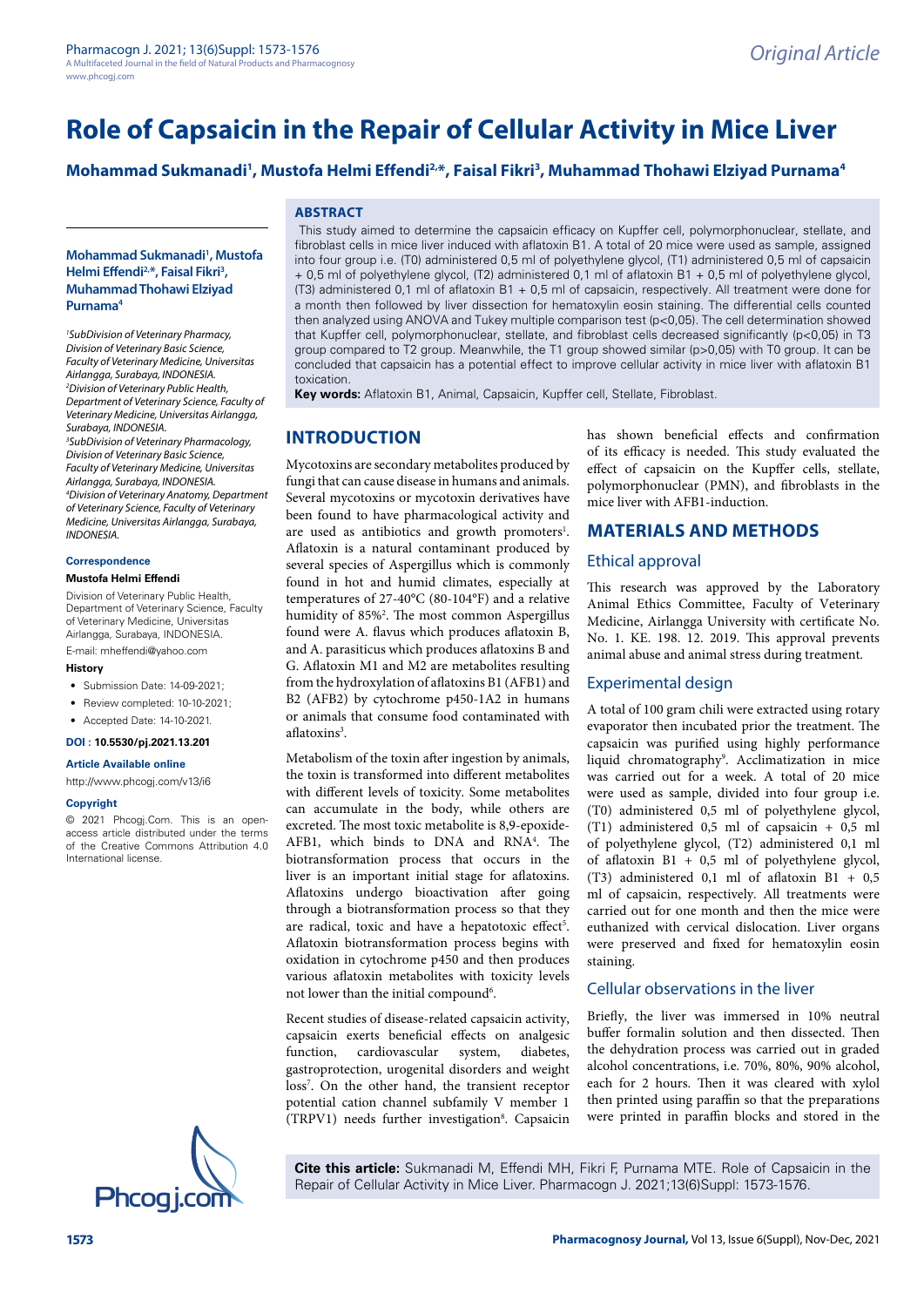

**Table 1. The cell determination in liver during treatment.**

| Group          | <b>Kupffer cells</b>            | <b>PMN cells</b>                | <b>Stellate cells</b>           | <b>Fibroblast</b>               |
|----------------|---------------------------------|---------------------------------|---------------------------------|---------------------------------|
| T <sub>0</sub> | $2.0 \pm 1.00$ <sup>a,***</sup> | $1.0 \pm 0.71$ <sup>a,***</sup> | $0.6 \pm 0.55^{a,***}$          | $0.6 \pm 0.55$ <sup>a,***</sup> |
| T1             | $2.4 \pm 0.55$ <sup>a,***</sup> | $1.4 \pm 0.89$ <sup>a,***</sup> | $0.8 \pm 0.84$ <sup>a,***</sup> | $1.0 \pm 1.00$ <sup>a,***</sup> |
| T <sub>2</sub> | $19.0 \pm 1.22$ <sup>c</sup>    | $11.2 \pm 1.48^{\circ}$         | $8.0 \pm 1.58$ <sup>c</sup>     | $9.4 \pm 1.14^c$                |
| T <sub>3</sub> | $11,8 \pm 1,64^{b,***}$         | $6.0 \pm 0.71$ <sup>b,***</sup> | $3,8 \pm 0,84^{b,***}$          | $4.6 \pm 1.14^{b,***}$          |
|                |                                 |                                 |                                 |                                 |

Values are expressed in mean±standard deviation (n=5 animals for each four groups). One-way analysis of variance was carried out followed by post hoc Tukey multiple comparisons test. Values are represented statistically when abc in comparison with the T0 group; \* <0.05, \*\* <0.01, and \*\*\* <0.001, in comparison with the T2 group.

refrigerator. The paraffin blocks were then cut into thin strips of 5-6 m using a microtome. The pieces were floated in warm water at 60oC for 24 hours. The preparation was then removed and placed in an object glass for hematoxylin eosin staining. Observation of the number of Kupffer cells, stellate, PMN, and fibroblasts were examined under a microscope<sup>10</sup>.

#### Data analysis

Data are represented as mean ± standard deviation. All variables were analyzed using ANOVA followed by a post hoc Tukey multiple comparison test ( $p$ <0.05). The association between Kupffer cells with stellate, PMN and fibroblasts was analyzed by linear regression.

## **RESULTS**

The results of the evaluation of the number of Kupffer cells, stellate, PMN and fibroblasts showed a significant decrease  $(p<0.05)$  in the T3 group compared to the T2 group, respectively. Meanwhile, the T1 group was similar (p>0,05) to the T0 group. On the other hand, Kupffer cells were revealed to be positively correlated with an increase in stellate  $(y = 0.5762x - 0.1708; R^2 = 0.9495)$ , PMN  $(y = 0.4038x - 0.2537; R^2 =$ 0,8505), and fibroblasts ( $y = 0.4853x - 0.371$ ;  $R^2 = 0.9068$ ).

## **DISCUSSION**

The results of this study on the protective effect of Capsaicin, counted the Kupffer cells, stellate, PMN and fibroblasts. Aflatoxins are mycotoxins that receive great attention in food safety, because of their wide distribution in food and feed, as well as their high toxicity, chemical hazards that contribute greatly to the high incidence of aflatoxicosis<sup>11</sup>. This toxicological aspect is a prerequisite for the design of curative or preventive means, and regulates the suitability of occurrence in food and feed. Although aflatoxins are mainly associated with cancer, it is now widely studied and it is known that AFB1 causes various other acute and chronic diseases<sup>12</sup>. AFB1 has long been associated with the liver, where it is first metabolized to release reactive secondary metabolites. In the case of aflatoxin B1 (AFB1), the known secondary metabolite aflatoxin is AFB1-8,9-epoxide, which is formed as the initial metabolism of AFB1 by the cytochrome microsomal enzyme (CYP450), considered to be the oxidant most responsible for genotoxicity<sup>13</sup>. Evidence that increased oxidative stress induced by AFB1 plays an equal or even higher role in aflatoxin genotoxicity, toxicological effects and mechanism of action of aflatoxins<sup>14</sup>.

This hepatic impairment can be compensated by plasma membrane sodium, which relies on the Na+K+-ATPase pump to remove sodium from the cell<sup>15</sup>. Harmful agents can interfere with these membraneregulated processes by increasing plasma permeability to Na+ thereby exceeding the pump's capacity to expel ions, damaging the pump directly, or interfering with ATP synthesis. The accumulation of sodium in the cell causes an increase in intracellular water to maintain isosmotic conditions and then the cell swells<sup>16</sup>. Many inflammatory cells have a negative effect on liver function. Inflammatory cells can normally be found in the hepatic vein area because they are lymphoid follicles as a defense in the hepatic portal area in certain numbers, the presence of necrosis and apoptosis of hepatocytes, and the presence of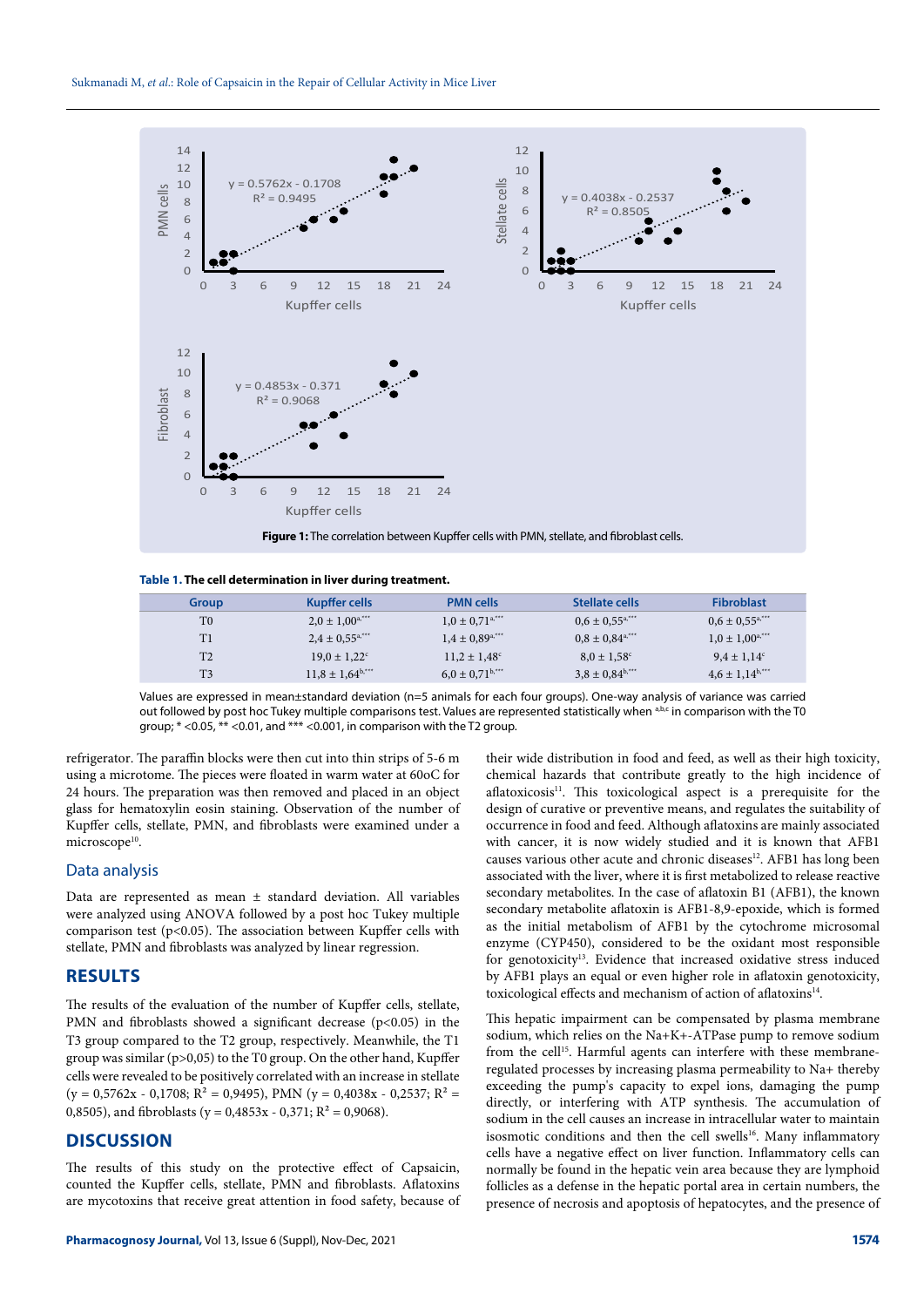inflammatory cells such as neutrophils, lymphocytes, and plasma cells which indicate the occurrence of acute hepatitis<sup>17</sup>.

Histopathological features of the liver in normal conditions are seen sinusoidal hepatocytes with central veins and portal tracts arranged concentrically<sup>18</sup>. The portal tract consists of the portal triad which includes the hepatic artery, portal vein, and bile duct<sup>19</sup>. However, diabetic mice showed changes in the arrangement of cells around the central vein, periportal fat infiltration, and focal necrosis of hepatocytes<sup>20</sup>. Capsaicin can inhibit cytokine transcription, the mechanism may be through the reduction of intracellular reactive oxygen species<sup>21</sup>. Capsaicin will reduce pro-inflammatory cytokines, namely interleukin-1. Thus, capsaicin can reduce the average number of Kupffer cells<sup>22</sup>. Isolation and identification of plant active compounds and standardized doses play an important role in increasing the hypoglycemic activity of herbal plants<sup>23</sup>.

In this study, the oral administration of capsaicin from chili was tested and the results showed a gradual decrease in the number of PMN cells and fibroblasts in the T3 group compared to the T2 group. The process of cell regeneration takes place immediately after tissue injury occurs. Then macrophages replace PMN cells as the main cells and play an important role in regeneration<sup>24</sup>. Liver fibrosis is a common pathological consequence of chronic liver disease which is characterized by the progressive formation of scar tissue in the liver parenchyma as a response to wound healing due to chronic injury. Liver fibrosis is an outcome of all chronic liver injury, with manifestations of extracellular matrix protein deposition resulting in scar tissue at the site of injury, loss of tissue architecture and liver failure<sup>25</sup>. Chronic injury can be caused by infection with Hepatitis B or C virus, parasitic infection, alcohol, drugs and toxins, venous obstruction, cholestasis, autoimmune or metabolic diseases such as obesity. Fibrosis that continues can end up as cirrhosis<sup>26</sup>.

The onset of liver fibrosis is usually unknown and undetectable. Morbidity and mortality occur after fibrosis progresses to cirrhosis, and generally progression to cirrhosis occurs after an interval of 15–20 years<sup>27</sup>. This progression occurs more rapidly in some settings, such as episodes of severe acute alcoholic hepatitis, subfulminant hepatitis and cholestatic fibrosis in patients with HCV reinfection after liver transplantation<sup>28</sup>.

## **CONCLUSIONS**

In conclusion, capsaicin had an effect to ameliorate Kupffer cell, PMN, stellate, and fibroblast cells in mice liver induced with AFB1.

## **ACKNOWLEDGMENTS**

The authors thank to Faculty of Veterinary Medicine, Universitas Airlangga for provide support this study through scheme Penelitian Dasar Disertasi (PDD) with grant No. 419/UN3.15/PT/2021.

## **DECLARATION OF INTEREST**

The authors report no conflicts of interest.

## **REFERENCES**

- Anfossi L, Giovannoli C, Baggiani C. Mycotoxin detection. Current opinion in biotechnology, 2016; 37: 120-126.
- 2. Kamei K, Watanabe A. Aspergillus mycotoxins and their effect on the host. Medical mycology, 2005; 43.Supplement\_1: S95-S99.
- 3. Rawal S, Kim JE, Coulombe Jr R. Aflatoxin B1 in poultry: Toxicology, metabolism and prevention. Research in veterinary science, 2010; 89.3: 325-331.
- 4. Marchese S. Aflatoxin B1 and M1: Biological properties and their involvement in cancer development. Toxins, 2018; 10.6: 214.
- 5. Dai Y. Aflatoxin B1-induced epigenetic alterations: An overview. Food and Chemical Toxicology, 2017; 109: 683-689.
- 6. Rushing BR, Selim MI. Aflatoxin B1: A review on metabolism, toxicity, occurrence in food, occupational exposure, and detoxification methods. Food and chemical toxicology, 2019; 124: 81-100.
- 7. Effendi MH, Sukmanadi M. Analysis of *Capsicum annuum L.* Methanolic Extract and Its Potential as a Hepatoprotector. Indian Journal of Forensic Medicine & Toxicology, 2021; 15.3: 3679.
- 8. Sukmanadi M, Sudjarwo SA, Effendi MH. Molecular Mechanism of Capsaicin from (*Capsicum Annuum L.*) on Expression of MAPK1 And AKT1 Protein as Candidate of Anticancer Drugs: In Silico Study. Pharmacognosy Journal, 2020, 12.4.
- 9. Nadi MS, Fikri F, Purnama MTE. Determination of Capsaicin Levels in *Capsicum annum Linn* Ethanolic Extract using Thin Layer Chromatography Analysis. Drugs, 2020; 70.14: 1831-1842.
- 10. Giacomelli MG, *et al*. Virtual hematoxylin and eosin transillumination microscopy using epi-fluorescence imaging. PLoS One, 2016; 11.8: e0159337.
- 11. Verheecke C, Liboz T, Mathieu F. Microbial degradation of aflatoxin B1: current status and future advances. International journal of food microbiology, 2016; 237: 1-9.
- 12. Monson MS, Coulombe RA, Reed KM. Aflatoxicosis: Lessons from toxicity and responses to aflatoxin B1 in poultry. Agriculture, 2015; 5.3: 742-777.
- 13. Xue Z, *et al*. Recent advances in aflatoxin B1 detection based on nanotechnology and nanomaterials-A review. Analytica chimica acta, 2019; 1069: 1-27.
- 14. Deng J, *et al*. Aflatoxin B1 metabolism: regulation by phase I and II metabolizing enzymes and chemoprotective agents. Mutation research/reviews in mutation research, 2018; 778: 79-89.
- 15. Titchenell PM, Lazar MA, Birnbaum MJ. Unraveling the regulation of hepatic metabolism by insulin. Trends in Endocrinology & Metabolism, 2017; 28.7: 497-505.
- 16. Trefts E, Williams AS, Wasserman DH. Exercise and the regulation of hepatic metabolism. Progress in molecular biology and translational science, 2015; 135: 203-225.
- 17. Trefts E, Williams AS, Wasserman DH. Exercise and the regulation of hepatic metabolism. Progress in molecular biology and translational science, 2015; 135: 203-225.
- 18. Cvitanović TT, *et al*. LiverSex computational model: sexual aspects in hepatic metabolism and abnormalities. Frontiers in physiology, 2018; 9: 360.
- 19. Sharabi K, Tavares CD, Puigserver P. Regulation of hepatic metabolism, recent advances, and future perspectives. Current diabetes reports, 2019; 19.10: 1-7.
- 20. Purnama MTE, *et al*. Serum liver enzyme profile in Timor deer (Cervus timorensis) with fascioliasis in Indonesia. Tropical Biomedicine, 2021; 38.1: 57-61.
- 21. Sinha RA, Singh BK, Yen PM. Direct effects of thyroid hormones on hepatic lipid metabolism. Nature Reviews Endocrinology, 2018; 14.5: 259-269.
- 22. Oleaga C, *et al*. Investigation of the effect of hepatic metabolism on off-target cardiotoxicity in a multi-organ human-on-a-chip system. Biomaterials, 2018; 182: 176-190.
- 23. Cartus AT, *et al*. Hepatic metabolism of carcinogenic β-asarone. Chemical research in toxicology, 2015; 28.9: 1760-1773.
- 24. Liu X, *et al*. Hepatic metabolism in liver health and disease. In: Liver Pathophysiology. Academic Press, 2017; p. 391-400.
- 25. Saxena NK, Anania FA. Adipocytokines and hepatic fibrosis. Trends in Endocrinology & Metabolism, 2015; 26.3: 153-161.